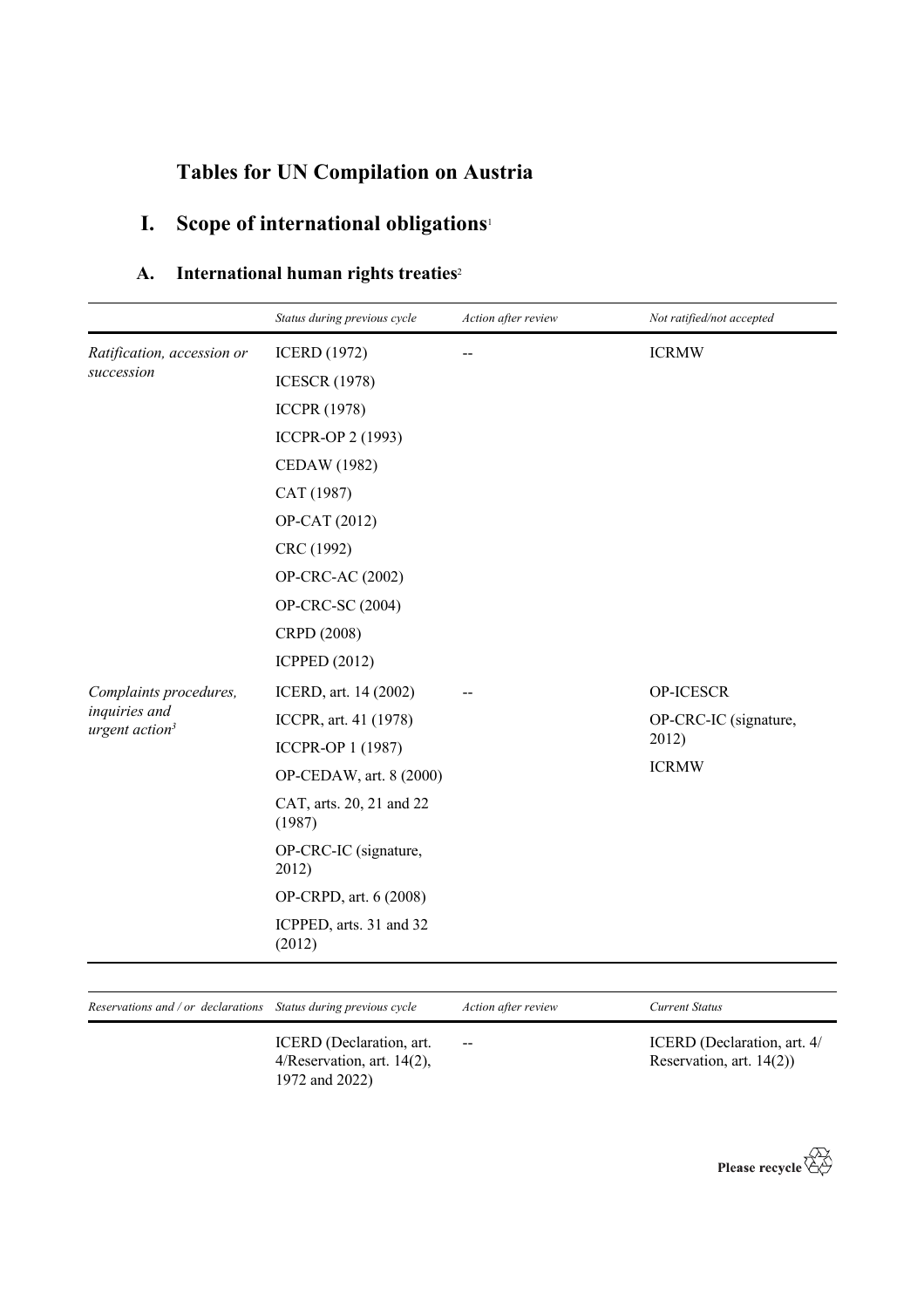| ICCPR (Declarations, arts.<br>9, 10(3), 12(4), 14, 19, 21,<br>22 and 26, 1978)               |                                                                                                                               | ICCPR (Declarations, arts.<br>9, 10(3), 12(4), 14, 19, 21,<br>22 and 26)        |
|----------------------------------------------------------------------------------------------|-------------------------------------------------------------------------------------------------------------------------------|---------------------------------------------------------------------------------|
| ICCPR-OP 1 (Declaration,<br>art. $5(2), 1987$                                                |                                                                                                                               | ICCPR-OP 1 (Declaration,<br>art. $5(2)$                                         |
| CEDAW (Partial<br>withdrawal of reservation,<br>art. $11, 2006$                              | CEDAW (Withdrawal of<br>partial reservation, art. 11<br>2015)                                                                 |                                                                                 |
| CAT (Declaration, arts. 5<br>and 15, 1987)                                                   | CAT (Withdrawal of<br>declaration, art. 5, 2018)                                                                              | CAT (Declaration, art. 15)                                                      |
| CRC (Reservations, arts. 13, CRC (Withdrawal of<br>$38(2)(3)$ , 1992)                        | 15 and 17 / Declaration, art. reservations, arts. 13, 15 and<br>17 / Withdrawal of<br>declaration, art. $38(2)(3)$ ,<br>2015) |                                                                                 |
| OP-CRC-AC (Declaration,<br>art. $3(2)$ , minimum age of<br>recruitment at 17 years,<br>2002) |                                                                                                                               | OP-CRC-AC (Declaration,<br>art. 3.2, minimum age of<br>recruitment at 17 years) |

### **B. Other main relevant international instruments**

|                                          | Status during previous cycle                                                             | Action after review | Not ratified                                                |
|------------------------------------------|------------------------------------------------------------------------------------------|---------------------|-------------------------------------------------------------|
| Ratification, accession or<br>succession | Convention on the<br>Prevention and Punishment<br>of the Crime of Genocide               |                     | ILO Conventions Nos. 169<br>and $1894$                      |
|                                          | Geneva Conventions of 12<br>August 1949 and Additional<br>Protocols thereto <sup>5</sup> |                     | UNESCO Convention<br>against Discrimination in<br>Education |
|                                          | Rome Statute of the<br>International Criminal Court                                      |                     |                                                             |
|                                          | Palermo Protocol <sup>6</sup>                                                            |                     |                                                             |
|                                          | Conventions on refugees<br>and stateless persons <sup>7</sup>                            |                     |                                                             |
|                                          | ILO fundamental<br>Conventions <sup>8</sup>                                              |                     |                                                             |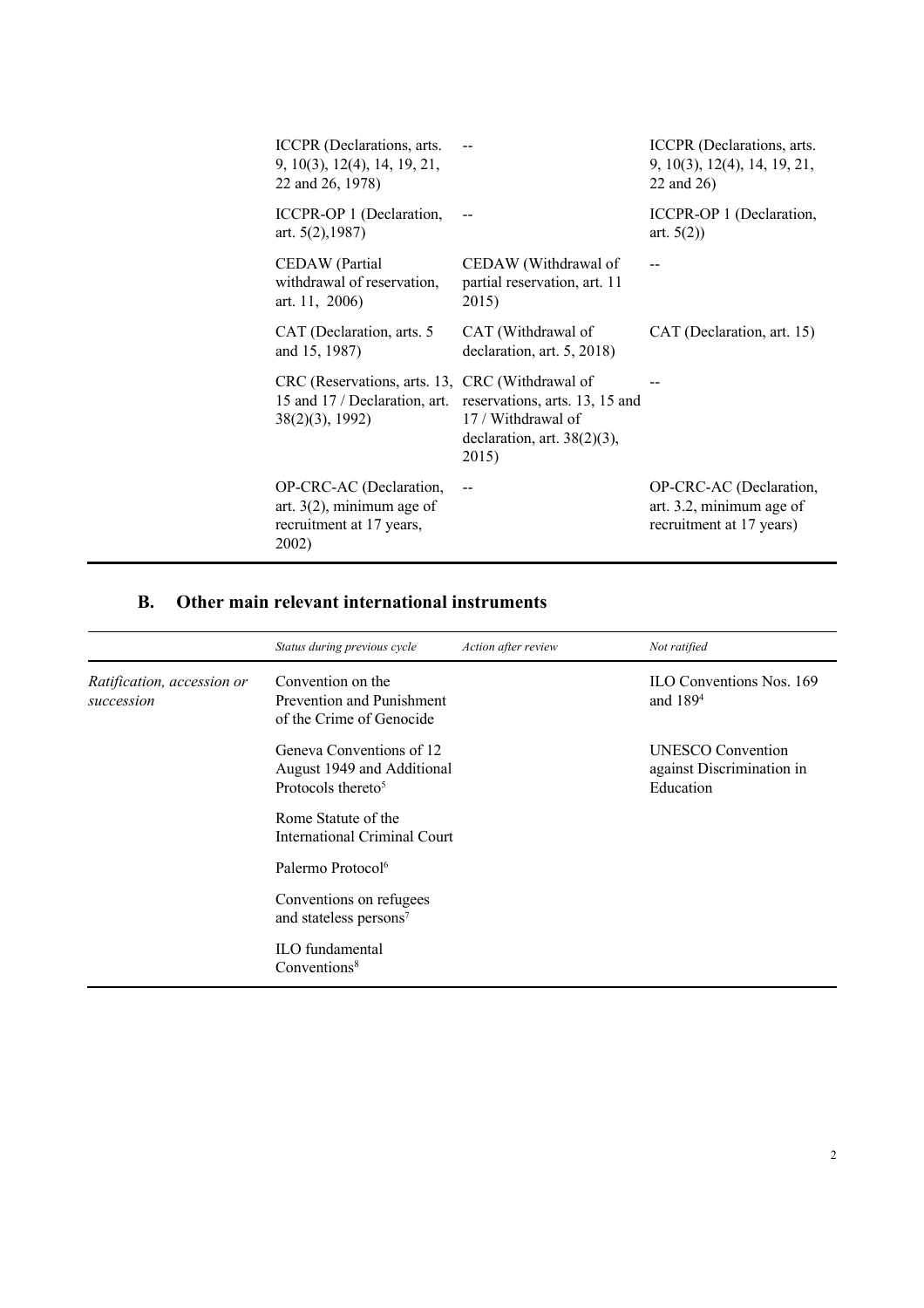## **II. Cooperation with human rights mechanisms and bodies**

### **A. Cooperation with treaty bodies**<sup>9</sup>

| Treaty body         | Concluding observations<br>included in previous review | Latest report submitted<br>since previous review | Latest concluding<br>observations | Reporting status                                                    |
|---------------------|--------------------------------------------------------|--------------------------------------------------|-----------------------------------|---------------------------------------------------------------------|
| <b>CERD</b>         | August 2012                                            |                                                  |                                   | Twenty-first and<br>twenty-second reports<br>overdue since 2015.    |
| <b>CESCR</b>        | November 2013                                          |                                                  |                                   | Fifth report overdue<br>since April 2020.<br>Initially due in 2018. |
| <b>HR</b> Committee |                                                        | 2013                                             | November 2015                     | Sixth report due in<br>2021.                                        |
| <b>CEDAW</b>        | February 2013                                          | 2017                                             | <b>July 2019</b>                  | Tenth report due in<br>2023.                                        |
| <b>CAT</b>          |                                                        | 2014/2020                                        | December 2015                     | Seventh report<br>pending to be<br>considered.                      |
| <b>CRC</b>          | October 2012                                           | 2018                                             | February 2020                     | Seventh report due in<br>2025.                                      |
| <b>CRPD</b>         | September 2013                                         | 2019                                             |                                   | Second and third<br>reports pending<br>consideration.               |
| <b>CED</b>          |                                                        | 2016                                             | May 2018                          | Next report due in<br>2024.                                         |

### **Reporting status**

### **Responses to specific follow-up requests from concluding observations**

| Treaty body  | Due in | Subject matter                                                                                                                                                         | Submitted                                                                                                                     |
|--------------|--------|------------------------------------------------------------------------------------------------------------------------------------------------------------------------|-------------------------------------------------------------------------------------------------------------------------------|
| HR Committee | 2016   | Racial profiling and police<br>misconduct; ill-treatment of<br>persons deprived of their<br>liberty; and detention of<br>asylum seekers and<br>refugees. <sup>10</sup> | $2016$ <sup>11</sup> Discontinuance of<br>the follow-up procedure and<br>request for additional<br>information. <sup>12</sup> |
| <b>CEDAW</b> | 2015   | Violence against women;<br>and participation in political<br>and public life. <sup>13</sup>                                                                            | 2015. <sup>14</sup> Further information<br>requested on participation in<br>political and public life. <sup>15</sup>          |
|              | 2021   | Investigation and<br>prosecution of trafficking in<br>persons, especially women                                                                                        |                                                                                                                               |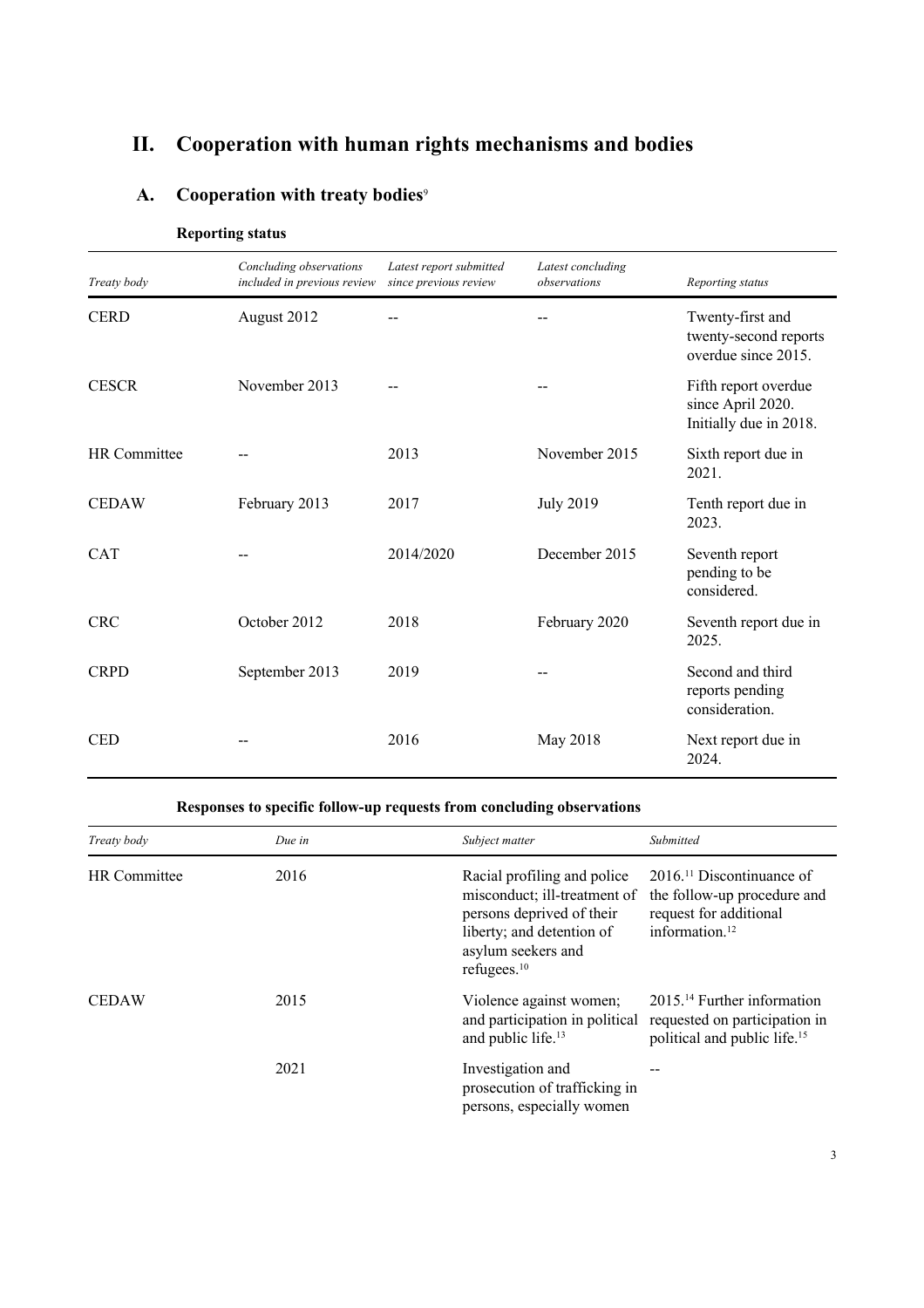|              |      |                 | and girls; representation of<br>women in the National<br>Council and the provincial<br>parliaments; school dropout<br>among girls; and barriers to<br>family reunification. <sup>16</sup>                                                                                                                                                                                            |                                      |
|--------------|------|-----------------|--------------------------------------------------------------------------------------------------------------------------------------------------------------------------------------------------------------------------------------------------------------------------------------------------------------------------------------------------------------------------------------|--------------------------------------|
| <b>CAT</b>   | 2016 |                 | Presence of a lawyer during<br>police questioning;<br>independent mechanisms to<br>investigate allegations of<br>torture and ill-treatment by<br>law enforcement officials;<br>use of detention pending<br>deportation; investigations<br>of all allegations of acts of<br>torture or ill-treatment; and<br>use of electrical discharge<br>weapons in prison settings. <sup>17</sup> | 2016 <sup>18</sup>                   |
| <b>CED</b>   | 2019 |                 | Statute of limitations; non-<br>refoulement; and reparation<br>and protection of children<br>from enforced<br>disappearance. <sup>19</sup>                                                                                                                                                                                                                                           | $2020^{20}$                          |
| <b>Views</b> |      |                 |                                                                                                                                                                                                                                                                                                                                                                                      |                                      |
| Treaty body  |      | Number of views | <b>Status</b>                                                                                                                                                                                                                                                                                                                                                                        |                                      |
| <b>CRPD</b>  |      | $2^{21}$        |                                                                                                                                                                                                                                                                                                                                                                                      | Information requested. <sup>22</sup> |

### **B. Cooperation with special procedures**<sup>23</sup>

|                                                         | Status during previous cycle                                                                                   | Current status     |
|---------------------------------------------------------|----------------------------------------------------------------------------------------------------------------|--------------------|
| Standing invitations                                    | Yes                                                                                                            | Yes                |
| Visits undertaken                                       | Cultural Rights (2011)                                                                                         | Mercenaries (2018) |
|                                                         | Enjoyment of human rights by older<br>persons $(2015)$                                                         |                    |
| Visits agreed to in principle                           |                                                                                                                |                    |
| Visits requested                                        |                                                                                                                |                    |
| Responses to letters of<br>allegation and urgent appeal | During the period under review 2<br>communications were sent. The<br>Government replied to 1<br>communications |                    |
| Follow-up reports and missions                          | Summary executions                                                                                             |                    |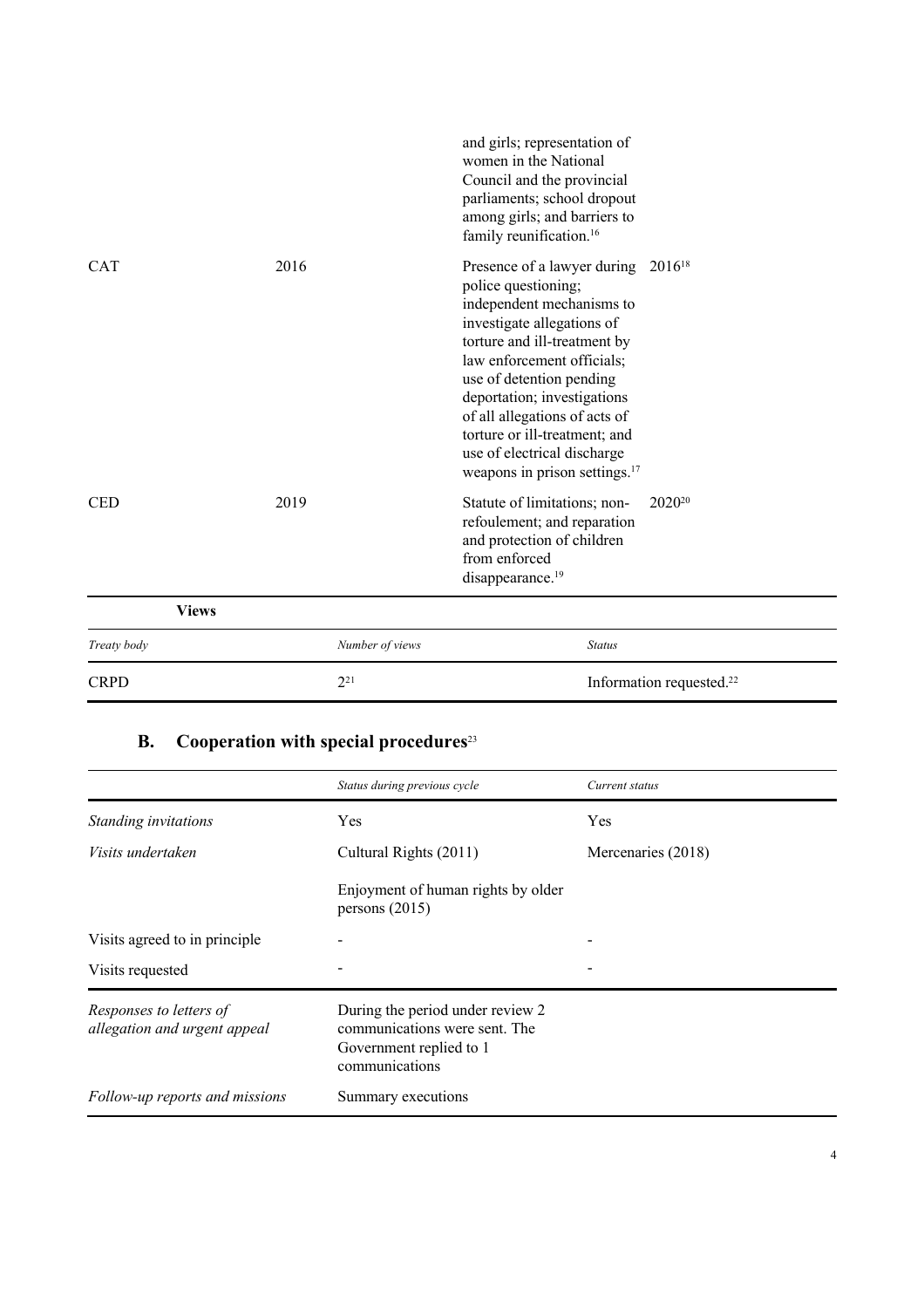### **C. Status of national human rights institutions**<sup>24</sup>

| National human rights institution | Status during previous cycle | Status during present cycle <sup>25</sup> |
|-----------------------------------|------------------------------|-------------------------------------------|
| The Austrian Ombudsman Board      |                              |                                           |

#### *Notes*

| $1$ Unless indicated otherwise, the status of ratification of instruments listed in the table may be found on |
|---------------------------------------------------------------------------------------------------------------|
| the official website of the United Nations Treaty Collection database, Office of Legal Affairs of the         |
| United Nations Secretariat, http://treaties.un.org/. Please also refer to the United Nations compilation      |
| on Austria from the previous cycle (A/HRC/WG.6/23/AUT/2).                                                     |
| <sup>2</sup> The following abbreviations have been used in the universal periodic review document:            |

| <b>ICERD</b>     | International Convention on the Elimination of All Forms of     |
|------------------|-----------------------------------------------------------------|
|                  | Racial Discrimination;                                          |
| <b>ICESCR</b>    | International Covenant on Economic, Social and Cultural         |
|                  | Rights;                                                         |
| <b>OP-ICESCR</b> | Optional Protocol to ICESCR;                                    |
| <b>ICCPR</b>     | International Covenant on Civil and Political Rights;           |
| <b>ICCPR-OP1</b> | Optional Protocol to ICCPR;                                     |
| <b>ICCPR-OP2</b> | Second Optional Protocol to ICCPR, aiming at the abolition of   |
|                  | the death penalty;                                              |
| <b>CEDAW</b>     | Convention on the Elimination of All Forms of Discrimination    |
|                  | against Women;                                                  |
| <b>OP-CEDAW</b>  | Optional Protocol to CEDAW;                                     |
| <b>CAT</b>       | Convention against Torture and Other Cruel, Inhuman or          |
|                  | Degrading Treatment or Punishment;                              |
| OP-CAT           | Optional Protocol to CAT;                                       |
| <b>CRC</b>       | Convention on the Rights of the Child;                          |
| OP-CRC-AC        | Optional Protocol to CRC on the involvement of children in      |
|                  | armed conflict;                                                 |
| OP-CRC-SC        | Optional Protocol to CRC on the sale of children, child         |
|                  | prostitution and child pornography;                             |
| OP-CRC-IC        | Optional Protocol to CRC on a communications procedure;         |
| <b>ICRMW</b>     | International Convention on the Protection of the Rights of All |
|                  | Migrant Workers and Members of their Families;                  |
| <b>CRPD</b>      | Convention on the Rights of Persons with Disabilities;          |
| <b>OP-CRPD</b>   | Optional Protocol to CRPD;                                      |
| <b>ICPPED</b>    | International Convention for the Protection of All Persons      |
|                  | from Enforced Disappearance.                                    |

<sup>3</sup> Individual complaints: ICCPR-OP 1, art. 1; OP-CEDAW, art. 1; OP-CRPD, art. 1; OP-ICESCR, art. 1; OP-CRC-IC, art. 5; ICERD, art. 14; CAT, art. 22; ICRMW, art. 77; and ICPPED, art. 31. Inquiry procedure: OP-CEDAW, art. 8; CAT, art. 20; ICPPED, art. 33; OP-CRPD, art. 6; OP-ICESCR, art. 11; and OP-CRC-IC, art. 13. Inter-State complaints: ICCPR, art. 41; ICERD, art. 11; ICRMW, art. 76; ICPPED, art. 32; CAT, art. 21; OP-ICESCR, art. 10; and OP-CRC-IC, art. 12. Urgent action: ICPPED, art. 30.

<sup>5</sup> Geneva Convention for the Amelioration of the Condition of the Wounded and Sick in Armed Forces in the Field (First Convention); Geneva Convention for the Amelioration of the Condition of Wounded, Sick and Shipwrecked Members of Armed Forces at Sea (Second Convention); Geneva Convention relative to the Treatment of Prisoners of War (Third Convention); Geneva Convention relative to the Protection of Civilian Persons in Time of War (Fourth Convention);Protocol Additional

<sup>4</sup> ILO Indigenous and Tribal Peoples Convention, 1989 (No. 169) and Domestic Workers Convention, 2011 (No. 189).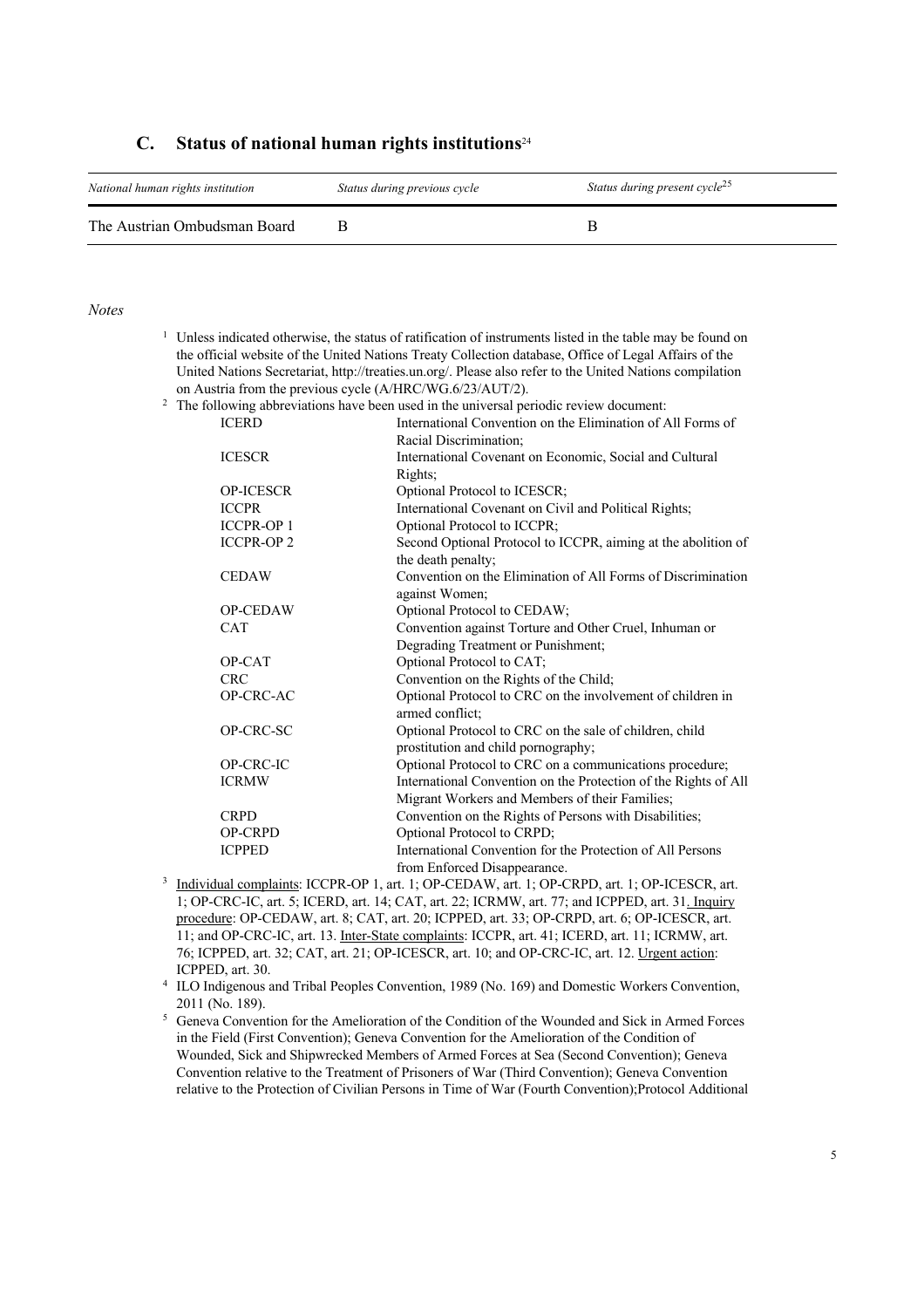to the Geneva Conventions of 12 August 1949, and relating to the Protection of Victims of International Armed Conflicts (Protocol I); Protocol Additional to the Geneva Conventions of 12 August 1949, and relating to the Protection of Victims of Non-International Armed Conflicts (Protocol II); Protocol Additional to the Geneva Conventions of 12 August 1949, and relating to the Adoption of an Additional Distinctive Emblem (Protocol III). For the official status of ratifications, see Federal Department of Foreign Affairs of Switzerland, at https://www.dfae.admin.ch/eda/fr/dfae/politique-exterieure/droit-international-public/traites-

- internationaux/depositaire/protection-des-victimes-de-la-guerre.html
- <sup>6</sup> Protocol to Prevent, Suppress and Punish Trafficking in Persons, Especially Women and Children, supplementing the United Nations Convention against Transnational Organized Crime.
- <sup>7</sup> 1951 Convention relating to the Status of Refugees and its 1967 Protocol, 1954 Convention relating to the Status of Stateless Persons, and 1961 Convention on the Reduction of Statelessness.
- <sup>8</sup> International Labour Organization Convention No. 29 concerning Forced or Compulsory Labour; Convention No. 105 concerning the Abolition of Forced Labour; Convention No. 87 concerning Freedom of Association and Protection of the Right to Organise; Convention No. 98 concerning the Application of the Principles of the Right to Organise and to Bargain Collectively; Convention No. 100 concerning Equal Remuneration for Men and Women Workers for Work of Equal Value; Convention No. 111 concerning Discrimination in Respect of Employment and Occupation; Convention No. 138 concerning Minimum Age for Admission to Employment; Convention No. 182 concerning the Prohibition and Immediate Action for the Elimination of the Worst Forms of Child Labour.
- <sup>9</sup> The following abbreviations have been used in the present document:

| <b>CERD</b>         | Committee on the Elimination of Racial Discrimination; |
|---------------------|--------------------------------------------------------|
| <b>CESCR</b>        | Committee on Economic, Social and Cultural Rights;     |
| <b>HR</b> Committee | Human Rights Committee;                                |
| <b>CEDAW</b>        | Committee on the Elimination of Discrimination against |
|                     | Women;                                                 |
| <b>CAT</b>          | Committee against Torture;                             |
| <b>CRC</b>          | Committee on the Rights of the Child;                  |
| <b>CRPD</b>         | Committee on the Rights of Persons with Disabilities;  |
| <b>CED</b>          | Committee on Enforced Disappearances.                  |

- <sup>10</sup> CCPR/C/AUT/CO/5, para. 36.
- <sup>11</sup> CCPR/C/AUT/CO/5/Add.1.
- <sup>12</sup> Letter from HR Committee to the Permanent Mission of Austria to the United Nations Office and other international organizations in Geneva, dated 1 April 2019, available from https://tbinternet.ohchr.org/Treaties/CCPR/Shared%20Documents/AUT/INT\_CCPR\_FUD\_AUT\_345 13\_E.pdf (accessed on 27 November 2020).
- <sup>13</sup> CEDAW/C/AUT/CO/7-8, para. 57.
- <sup>14</sup> CEDAW/C/AUT/CO/7-8/Add.1.
- <sup>15</sup> Letter from CEDAW to the Permanent Mission of Austria to the United Nations Office and other international organizations in Geneva, dated 14 December 2015, available from https://tbinternet.ohchr.org/Treaties/CEDAW/Shared%20Documents/AUT/INT\_CEDAW\_FUL\_AU T\_22524\_E.pdf (accessed on 27 November 2020).
- <sup>16</sup> CEDAW/C/AUT/CO/9, para. 49.
- <sup>17</sup> CAT/C/AUT/CO/6, para. 46.
- <sup>18</sup> CAT/C/AUT/CO/6/Add.1.
- <sup>19</sup> CED/C/AUT/CO/1, para. 29.
- <sup>20</sup> CED/C/AUT/FCO/1.
- <sup>21</sup> CRPD/C/19/D/26/2014 and CRPD/C/14/D/21/2014.
- <sup>22</sup> CRPD/C/19/D/26/2014, para. 11 and CRPD/C/14/D/21/2014, para. 10.
- <sup>23</sup> For the titles of special procedure mandate holders see: https://spcommreports.ohchr.org/about/abbreviations
- <sup>24</sup> According to article 5 of the rules of procedure of the Global Alliance of National Human Rights Institutions (GANHRI), the classifications for accreditation used by the Sub-Committee are: A: voting member (fully in compliance with each of the Paris Principles); B: non-voting member (not